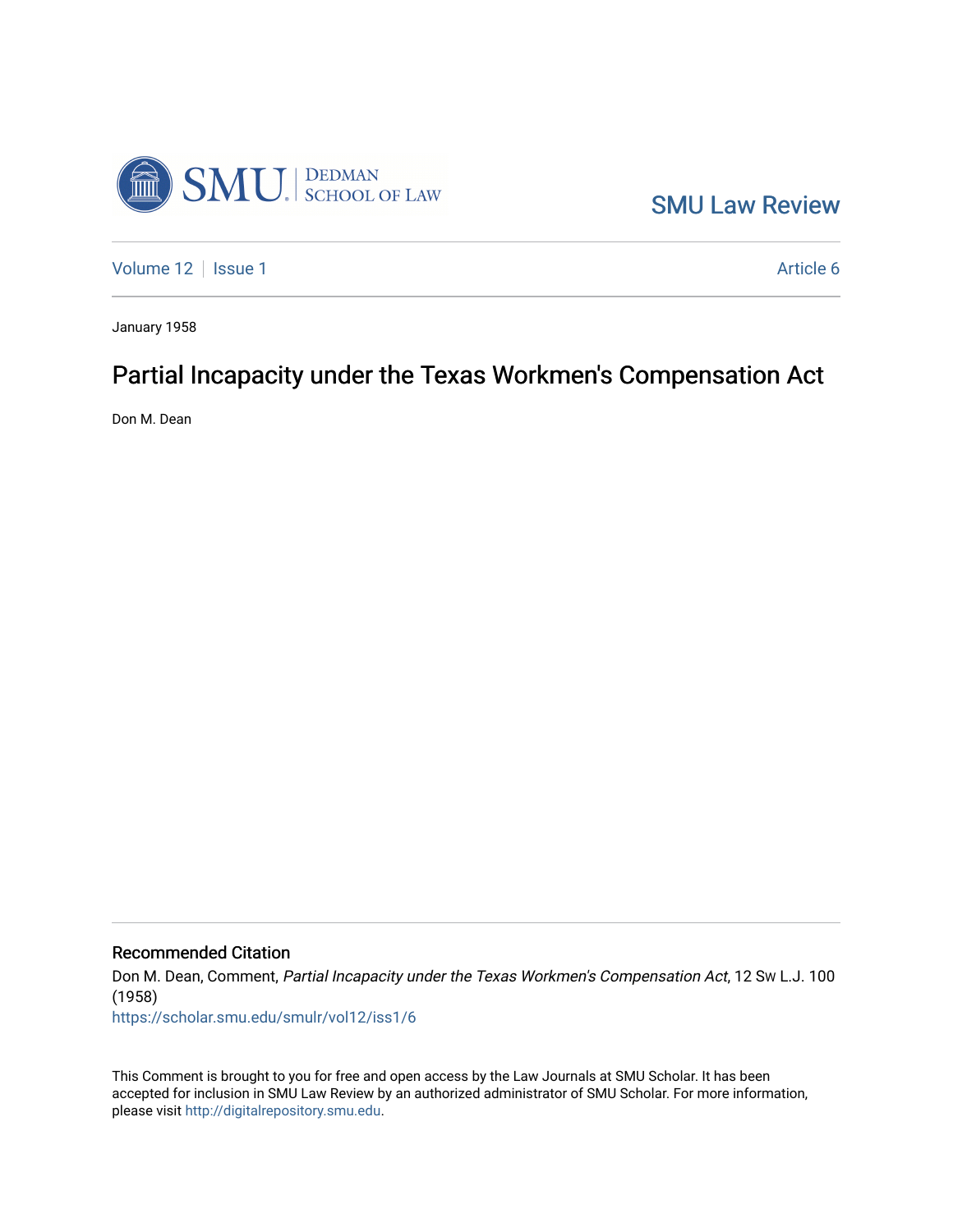## PARTIAL **INCAPACITY UNDER** THE **TEXAS** WORKMEN'S **COMPENSATION ACT**

The much amended Texas Workmen's Compensation Act was again subjected to reparative amendment by the Fifty-fifth Legislature. House Bill 433 was passed raising the maximum weekly benefits from **\$25.00** to **\$35.00'** with a resultant increase in maximum possible compensation from **\$10,025** to \$14,035. In addition, those sections of the act providing compensation for injuries resulting in partial incapacity were amended to alter the methods used by Texas courts to compute compensation for this type of injury.<sup>2</sup> The amendments are effective as to injuries occurring after September 1, 1957. In view of their departure from well established court-made law, the amendments appear likely to disinter problems which for the most part have lain dormant under the former methods of computation. One of the primary problems will be the determination of "average weekly wage earning capacity" for those injuries to be compensated under article **8306,** section 11. Further, the amendment to section 12 of article 8306 may stimulate a reappraisal of the former interpretations of that section and the computation of benefits under it.

## CLASSIFICATION **OF INJURIES**

Injuries under the Texas Workmen's Compensation Act are classified according to duration as either "temporary" or "permanent" and are further categorized as either "general" or "specific." A "general" injury is usually defined as any injury not enumerated within the schedule of "specific" injuries as set out in the act and is compensated under section 10 (total incapacity) and 11 (partial incapacity).' Under these sections "incapacity for work" is both the contingency upon which the right to compensation depends and the measure of that compensation.' On the other hand, a "specific" 'Tex. Rev. Civ. Stat. Ann. art. **8306, 5§** 8, 10, **11,** 12 (Supp. 1957); Vernon's Tex. Sess.

Laws 1957, c. 397, §§ 8, 10, 11, 12.

<sup>&#</sup>x27;See Clark, Commentary, 22 Tex. Rev. Civ. Stat. Ann. XVII, at XXXIX and XL **(1956).** <sup>4</sup>**Id.** at XL.

<sup>&#</sup>x27;Tex. Rev. Civ. Stat. Ann. art. 8306 5 **11** (1953) reads as follows: "While the incapacity for work resulting from the injury is partial, the association shall pay the injured employee a weekly compensation equal to sixty per cent **(60%)** of the difference between his average weekly wages before the injury and his average weekly wage earning<br>capacity during the existence of such partial incapacity, but in no case more than Twenty-five Dollars **(\$25)** per week. The period covered **by** such compensation shall be in no case greater than three hundred **(300)** weeks; provided that in no case shall the period of compensation for total and partial incapacity exceed four hundred and one<br>(401) weeks from the date of injury." See also Texas Employers' Ins. Ass'n v. Hughey,<br>266 S.W.2d 456 (Tex. Civ. App. 1954) error ref. n.r.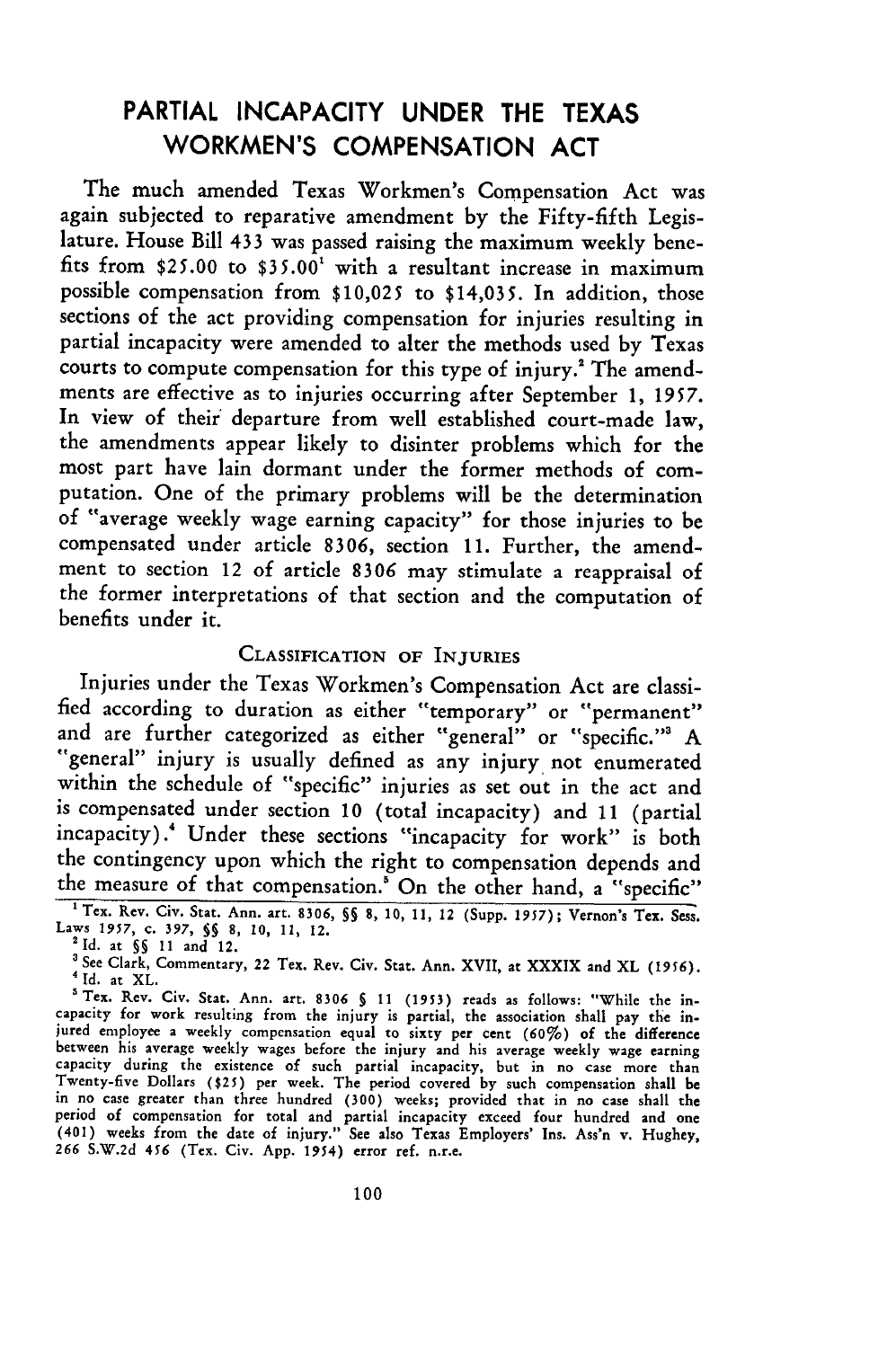injury is one enumerated under section **11a** or 12, such as the loss of an eye, hand, or foot. **If** the injury is specifically enumerated under either section 11a or 12, the workman's right to compensation is absolute upon proof that he suffered the specified injury, irrespective of his capacity to earn wages.'

Although section 11 has from its enactment' clearly stated that compensation for partial incapacity from a general injury should be calculated by taking sixty per cent of the difference between the "average weekly wages before the injury" and the "average weekly wage earning capacity during the existence of such incapacity," the majority of Texas courts have computed the award on the basis of percentage of physical incapacity. Under this method of computation, weekly compensation was determined by multiplying the average weekly wage before injury by the percentage of disability, the compensation being sixty per cent of the result. While recognizing that it might be preferable to determine compensation on the basis of lost "earning capacity," the courts have said that there was no reason to believe that a different amount of compensation would result," and that computing the weekly compensation as a percentage of incapacity was not reversible error.' Such decisions were founded in the belief that an impairment of the functional ability to work would inevitably result in a proportionate impairment of wage earning capacity."°

Some of the earlier cases did hold that allowing the jury to compute the compensation on a percentage of disability basis was reversible error, $i<sup>11</sup>$  or at least when the jury made a finding on both the issue of percentage disability and wage earning capacity the former was irrelevant." Only two recent decisions have followed this line of reasoning. In *Texas Employers' Ins. Ass'n v. Swaim1"* the court stated:

" **Traders & Gen. Ins. Co. v. Hicks, 94 S.W.2d 824 (Tex. Civ. App. 1936). <sup>t</sup> <sup>5</sup> McWhorter v. Aetna Cas. & Surety** Co., **52 F. Supp. 855 (S.D. Tex. 1943); Texas**

**Employers' Ins. Ass'n v.** Reed, **150 S.W.2d 858 (Tex. Civ. App. 1941) error dism., judg. cor.; Lloyds Cas. Co. v.** Meredith, **63 S.W.2d 1051 (Tex. Civ. App. 1933). 13 278 S.W.2d 600 (Tex. Civ. App. 1954) error ref. n.r.c.**

**error ref. n.r.e.**

**<sup>&#</sup>x27; Texas Employers' Ins.** Ass'n **v. Moreno, 277 S.W. 84 (Tex. Comm. App. 1925).**

**<sup>7</sup>Acts** of **1913,** 33rd **Leg., ch. 179, p. 429.**

<sup>&</sup>lt;sup>8</sup> Federal Underwriters Exchange v. Price, 145 S.W.2d 951 (Tex. Civ. App. 1940) error **dism., judg. cor.**

**<sup>&#</sup>x27;Associated Indemnity Corp. v. McGrew, 138 Tex. 583, 160 S.W.2d 912 (1942); Texas Employers' Ins. Ass'n v. Spivey, 231 S.W.2d 760 (Tex. Civ. App. 1950) error ref. n.r.e.; Traders & Gen. Ins. Co. v. Robinson, 222 S.W.2d 266 (Tex. Civ. App. 1949) error ref.; Siller v. United** States Fidelity **& Guaranty Co., 93 S.W.2d 529 (Tex. Civ. App. 1936) error dism. ' <sup>8</sup> Traders & Gen. Ins. Co. v. Patterson, 123 S.W.2d 769 (Tex. Civ. App. 1938).**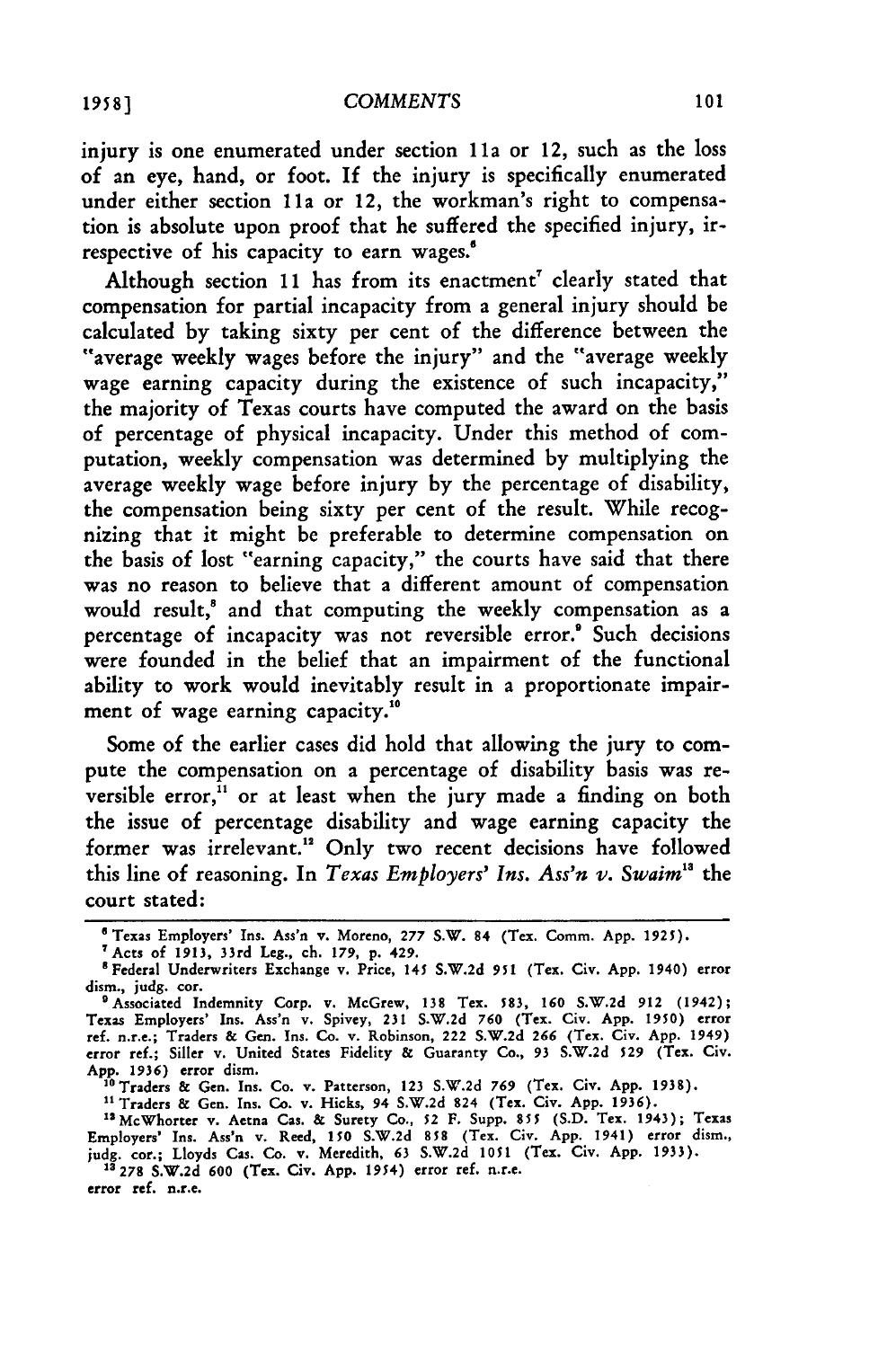Λ

If the legislature had intended that partial disability determine the amount of recovery, it would have stated so instead of stating that it was the difference between his average weekly wages before the injury and his average weekly wage-earning capacity during the existence of such partial incapacity.

Later decisions have expressly rejected the *Swaim* decision and have continued to allow section **11** injuries to be compensated on the basis of functional disability."

Disability, as recognized **by** the Compensation act, consists of two disparate ingredients: the first is a disability in the physical or medical sense as evidenced **by** inability to perform certain muscular actions or by the loss of a member of the body; the second is the lack of ability to earn wages as evidenced **by** not being able to work or by having a lower earning capacity.<sup>16</sup> It should also be recognized that the loss of wage earning capacity is not necessarily proportional to functional disability. For example, a twenty percent functional disability to a laborer's back may make it impossible for him to work and thus result in a total loss of wages. However, the same loss of functional ability **by** an office worker might not affect his ability to earn wages at all." The distinction made here must be kept in mind when dealing with the sections on partial incapacity since it is physical incapacity which section 12 is designed to compensate<sup>18</sup> and the loss of wage earning capacity which section 11 compensates.'

In recognition of these distinctions section 11 has been re-enacted with a prohibition against equating percentage of functional disability with loss of wage earning capacity by the addition of this sentence:

Compensation for all partial incapacity resulting from a general injury shall be computed in the manner provided in this section, and *shall not be computed on a basis of percentage of disability.* <sup>20</sup> (Emphasis added.)

It should be noted that this does not change the previously existing statutory law, since the section is otherwise unchanged, but

**<sup>&</sup>quot;4 Id.** at 605. See also Pennsylvania Threshermen **&** Farmers Mut. Cas. Ins. Co. v. Gloff, 238 F.2d **839** (5th Cir. **1956).**

<sup>&</sup>lt;sup>15</sup> Consolidated Cas. Ins. Co. v. Newman, 300 S.W.2d 160 (Tex. Civ. App. 1957) error ref. n.r.e.; American Gen. Ins. Co. v. Bailey, 287 S.W.2d 290 (Tex. Civ. App. 1956) error ref. n.r.e.

**<sup>1&</sup>quot;2** Larson, Workmen's Compensation **10 (1952).**

**<sup>17</sup>**12 NACCA L.J. **58 (1953).**

<sup>&</sup>lt;sup>18</sup> Clark, supra note 3 at XL.<br><sup>19</sup> Consolidated Cas. Ins. Co. v. Baker, 297 S.W.2d 706 (Tex. Civ. App. 1957) error<br>ref. n.r.e.; United States Fidelity & Guaranty Co. v. Lewis, 266 S.W.2d 194 (Tex. Civ App. 1954) error ref. n.r.e.

<sup>&</sup>quot;Tex. Rev. Civ. Stat. Ann. art. **8306** *5* **11** (Supp. **1957).**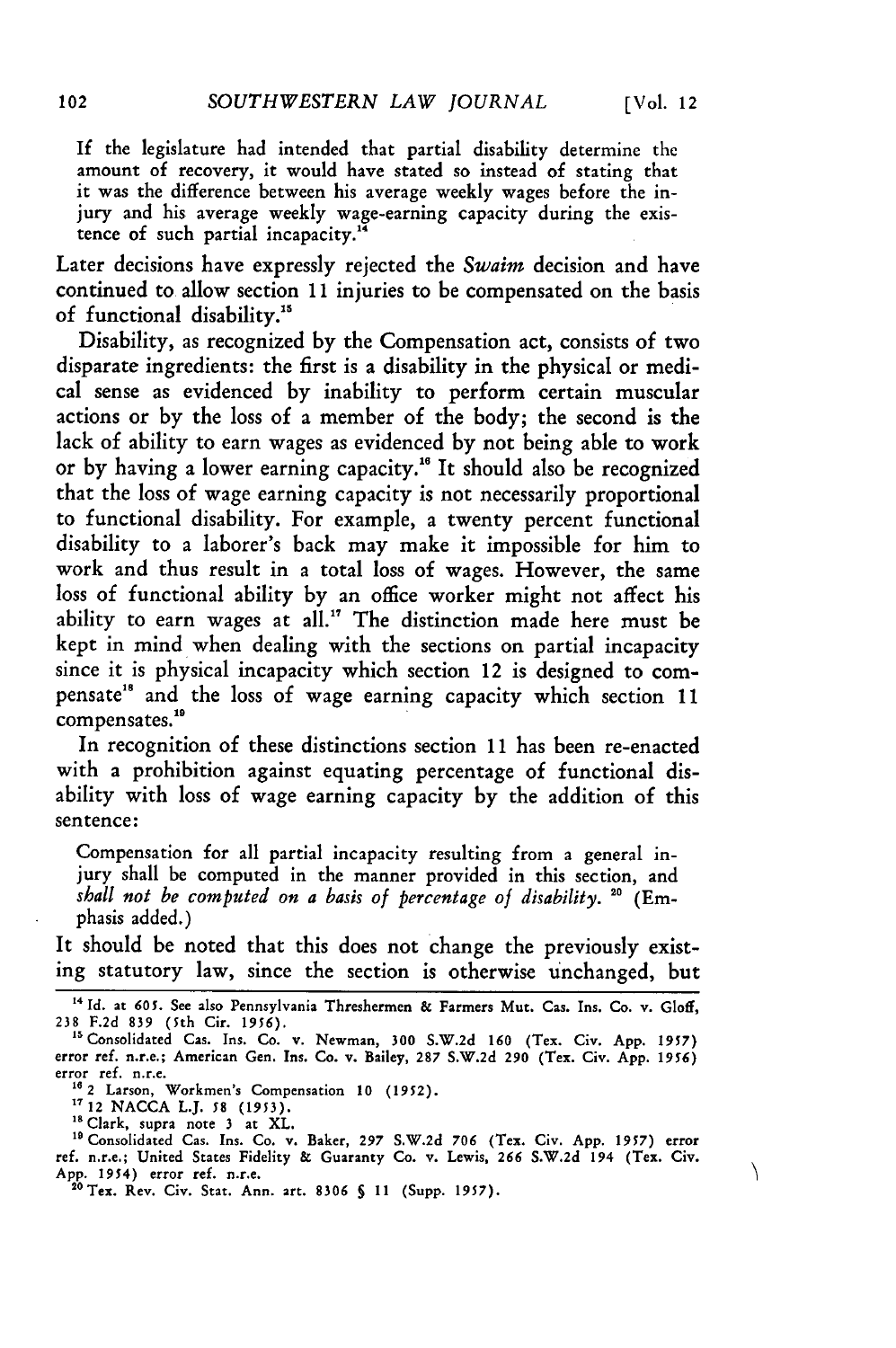merely serves to override those cases holding computation of benefits on the basis of percentage of functional incapacity not to be reversible error. The mandate to compute the compensation in the manner provided in the section would seem to require that, before a correct judgment can be entered for the claimant, the jury must find the difference between **(1)** his average weekly wages before the injury and (2) his average weekly wage earning capacity after injury, the compensation allowed being sixty per cent of this difference.<sup>21</sup>

## POST-INJURY EARNINGS

Since it is the claimant's earning *capacity* and not his earnings which constitutes the basis for compensation in general injury cases,<sup>22</sup> the Industrial Accident Board and the courts should take care not to confuse actual post-injury earnings with earning capacity. This differentiation is requisite in cases where the claimant returns to work after injury at the same or greater wages, for it seems well settled that economic loss is not necessary to sustain recovery for this type of **injury."** Most Texas courts consider the return to work and the earning of wages as merely evidentiary on the question of either total or partial loss of earning capacity where there is other evidence of an actual loss of *ability* to earn wages."

On the other hand, some Texas courts have held findings of temporary or permanent incapacity to be against the weight of evidence when the claimant returned to work at wages equal to or greater than those received before injury. In the case of *Lumbermen's Reciprocal Ass'n v. Coody"* the court acknowledged that it was "incapacity to work" upon which the right to benefits depended but held that:

**If** the employee receives an injury that does not incapacitate him to work, but after receiving the injury he still has the capacity to per-

**1958 ]**

**<sup>&</sup>quot;** Texas Employers' Ins. Ass'n v. Frankum, 145 Tex. 658, 201 S.W.2d **800** (1947); Traders & Gen. Ins. Co. v. Hicks, 94 S.W.2d 824 (Tex. Civ. App. 1936). "Zurich Gen. Ace. & Liab. Ins. Co. v. Johnson, 202 S.W.2d **258** (Tex. Civ. App. 1947);

Texas Employers' Ins. Ass'n v. Hughey, **266** S.W.2d 456 (Tex. Civ. App. 1954) error ref. n.r.e. "Consolidated Cas. Ins. Co. v. Newman, 300 S.W.2d 160 (Tex. Civ. App. 1957);

Texas Gen. Indemnity Co. v. Mannhalter, 290 S.W.2d 360 (Tex. Civ. App. 1956).

<sup>&</sup>lt;sup>24</sup> Great Am. Indemnity Co. v. Segal, 229 F.2d 845 (5th Cir. 1956); Gulf Cas. Co<br>v. Jones, 290 S.W.2d 334 (Tex. Civ. App. 1956) error ref. n.r.e.; United States Fidelity **&** Guaranty Co. v. Lewis, **266** S.W.2d 194 (Tex. Civ. App. 1954) error ref. n.r.e.; Texas Employers Ins. **Ass'n** v. Wells, **207** S.W.2d **693** (Tex. Civ. App. 1948) error ref. n.r.e.; Traders and Gen. Ins. Co. v. Wilder, **186** S.W.2d 1011 (Tex. Civ. App. 1943) error ref.

**<sup>&</sup>quot;s278** S.W. **856** (Tex. Civ. **App. 1926).**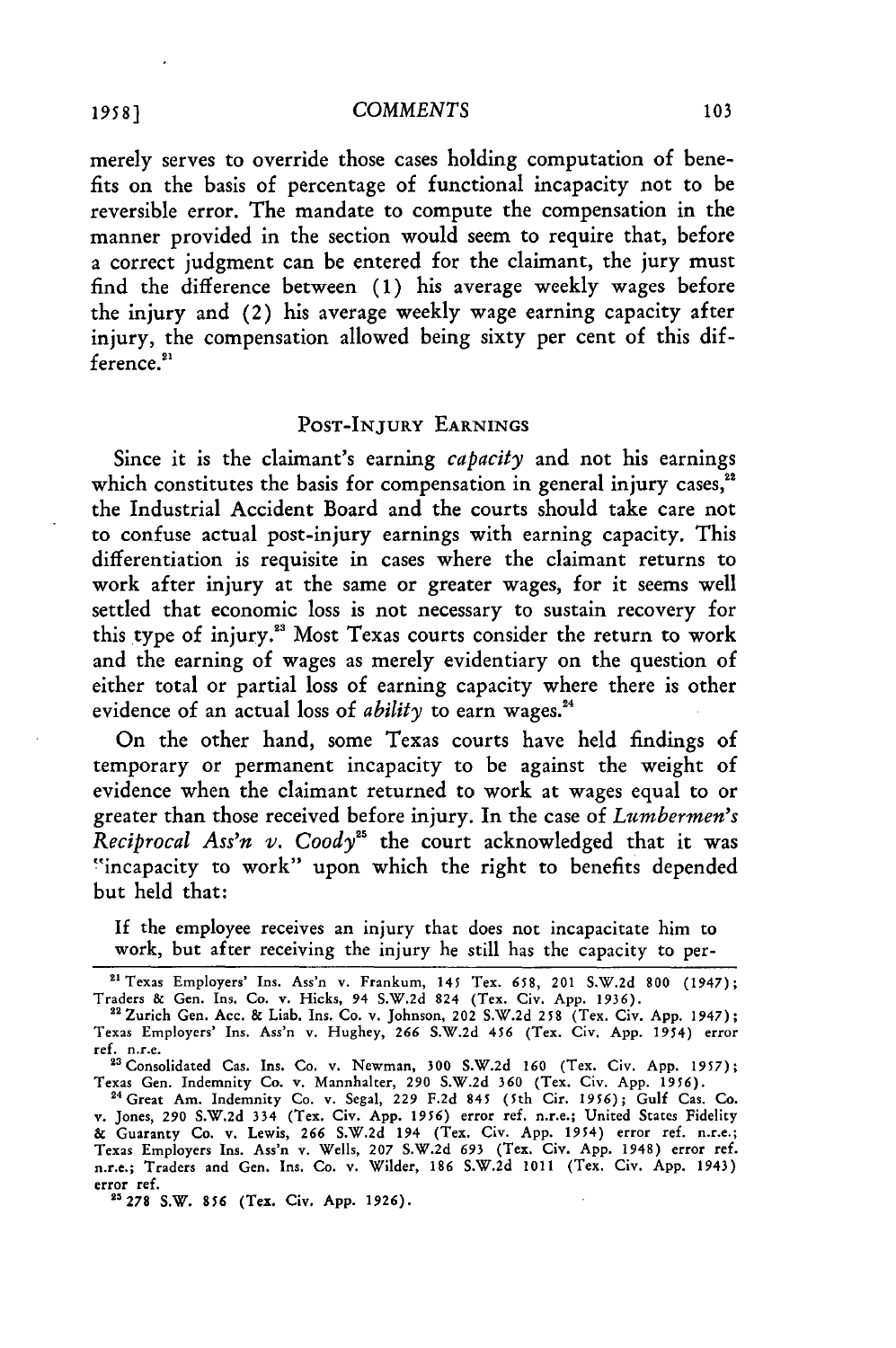form his *usual* duties and does so, for which he receives in full his *usual* wages, then he has lost nothing and his injury does not bring him within the law.<sup>26</sup> (Emphasis added.)

This was construed in *Employers Reinsurance Corp. v. Wagner"* as requiring proof of an economic loss. In the *Wagner* case the workman returned to a **job** requiring greater physical effort and received higher wages than before his injury. A finding of permanent partial incapacity was reversed in view of the "undisputed evidence" of his ability to perform more difficult tasks at higher wages. Likewise in the *Swaim* case a finding of fifty per cent permanent incapacity was reversed where the workman had returned to his same job at the same pay.<sup>28</sup>

In some jurisdictions it is held that post-injury earnings equal to those received before injury create a presumption against loss of earning capacity.<sup>29</sup> It was reasoned in *Commercial Cas. Ins. Co. v. Strawn5 °* that:

The fact that he [an employee] may have returned to his same **job** at the same price does not as a matter of law establish the fact that he is not partially disabled. Said fact may be taken into consideration by the jury in determining whether the employee is partially disabled, and, if so, to what extent; and, if there is no other evidence of partial disability then . . . it might be held as a matter of law that the employee had not been partially disabled.<sup>31</sup>

Thus, though never formalized in terms of presumptions, it would seem that failure to explain post-injury earnings will defeat the recovery of benefits.

## **REBUTTING PRESUMPTION RAISED By EARNINGS**

Although post-injury earnings may be strong evidence of the extent of earning capacity, this may **be** rebutted **by** evidence that they do not reflect the employee's actual capacity.<sup>32</sup> For example, where it was shown that the intervention of war between the time of injury and the return of the employee to work caused a rise in the general wage levels, a finding of total permanent incapacity was

**<sup>2&#</sup>x27;Id.** at **857.**

**<sup>27250</sup>** S.W.2d 420 (Tex. Civ. App. 1952). **28278** S.W.2d **600** (Tex. Civ. App. 1954) error ref. n.r.e.

<sup>29&</sup>quot;[P]ost-injury earnings and earning capacity are not synonymous. Earnings equal to pre-injury earnings are the strongest evidence of non-impairment of capacity, but they are not conclusive. In most jurisdictions their effect seems to be to create a presumption which may be overcome by other evidence showing that the actual earnings do not fairly reflect claimant's capacity." 2 Larson, Workmen's Compensation **10** *(1952).*

**<sup>3044</sup>** S.W.2d **805** (Tex. Civ. App. 1931) error ref.

**<sup>3</sup> Id.** at **807.**

**<sup>&</sup>quot;** *See* note **29** supra.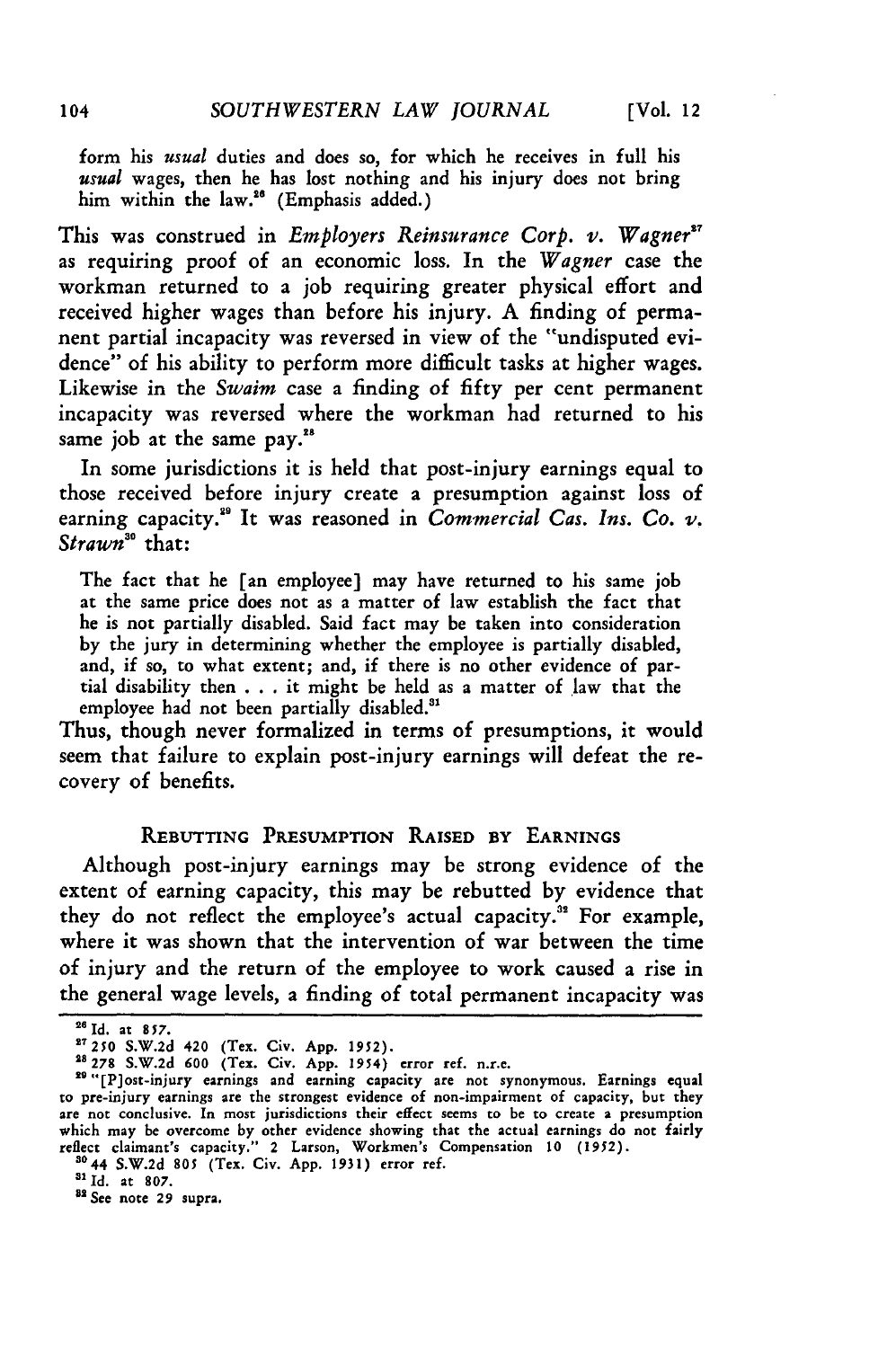sustained despite an increase in the actual earnings.<sup>33</sup> If it can be proved that the post-injury earnings are a gift from his employer, the employee will not be deprived of benefits "just because his employer, out of the goodness of his heart, has seen fit to pay his wages **. ..**and has kept him on the payroll allowing him to do light work."<sup>34</sup> Evidence that the employee has been given lighter work or that his co-employees have assisted him with the heavier work is usually sufficient to rebut any inference of non-loss of capacity raised **by** post-injury wages."

Evidence that actual earnings are not indicative of capacity may be established **by** proof that the employment is only temporary and that should the **job** be lost an employment physical for another could not be passed."5 **A** judgment for permanent partial incapacity was affirmed for an injured electrician who had returned to work in a supervisory capacity at higher wages on the basis of such proof in *Texas Employers Ins. Ass'n. v. Taylor."* The court held that:

Although one may be able to serve in a supervisory capacity at a higher rate of pay, a showing that such positions are not always available nor as common as jobs requiring journeymen and working foremen, will support a finding of partial incapacity.<sup>38</sup>

Finally, proof that the claimant worked not because he was physically capable of doing so but under the compulsion of necessity will rebut any inference that wages earned are a true reflection of earning capacity.<sup>38</sup> "Pinched by poverty, beset by adversity, driven **by** necessity, one may work to keep the wolf away from the door though not physically able to work," and the jury will not be prevented from finding from the evidence before them that the employee is disabled."0

<sup>34</sup> Trinity Universal Co. v. Rose, 217 S.W.2d 425 (Tex. Civ. App. 1949) error ref. n.r.e. a'Great Am. Indemnity **Co. v.** Segal, **229 F.2d** 845 (5th Cir. 1956); Consolidated Cas. Ins. Co. v. Newman, **300** S.W.2d **160** (Tex. Civ. App. *1957)* error ref. n.r.e.

3"Consolidated Cas. Ins. Co. v. Newman, supra note **35;** Consolidated Cas. Ins. Co. v. Baker, **297 S.W.2d 706** (Tex. Civ. App. **1957)** error ref. n.r.e.; Hartford Acc. **&** Indemnity Ins. Co. v. Miller, **5 S.W.2d** 181 (Tex. Civ. App. 1928) error dism. **37276 S.W.2d 901** (Tex. Civ. App. 1955) error ref. n.r.e.

**'8** Ibid.

<sup>39</sup> Ass'n Indemnity Corp. v. Potts, 164 F.2d 1002 (5th Cir. 1947); Texas Employers<br>Ins. Ass'n v. Pillow, 268 S.W.2d 716 (Tex. Civ. App. 1954) error ref. n.r.e.; Texas<br>Employers Ins. Ass'n v. Mallard, 192 S.W.2d 302 (Tex. "Mabry v. Travelers Ins. Co., 193 **F.2d** 497 (5th Cir. 1952).

<sup>&</sup>lt;sup>33 "It is for the loss of earning capacity that the workman is entitled to recover</sup> compensation. And the fact that a workman may, by reason of unusual conditions, be able to earn more with an impaired earning capacity than he could have earned under preceding conditions with an unimpaired earning capacity **.. .**is no obstacle to recovery for the impairment of his earning capacity sustained by reason of the injury **. .** . the accidental rise or **fall of** wages actually earned after injury was not made the criterion, but an impairment of capacity resulting in ability to do only work of a less remunerative class." Texas Employers' Ins. Ass'n v. Mallard, **192 S.W.2d** 302, **303** (Tex. Civ. App. 1946) error ref. n.r.e.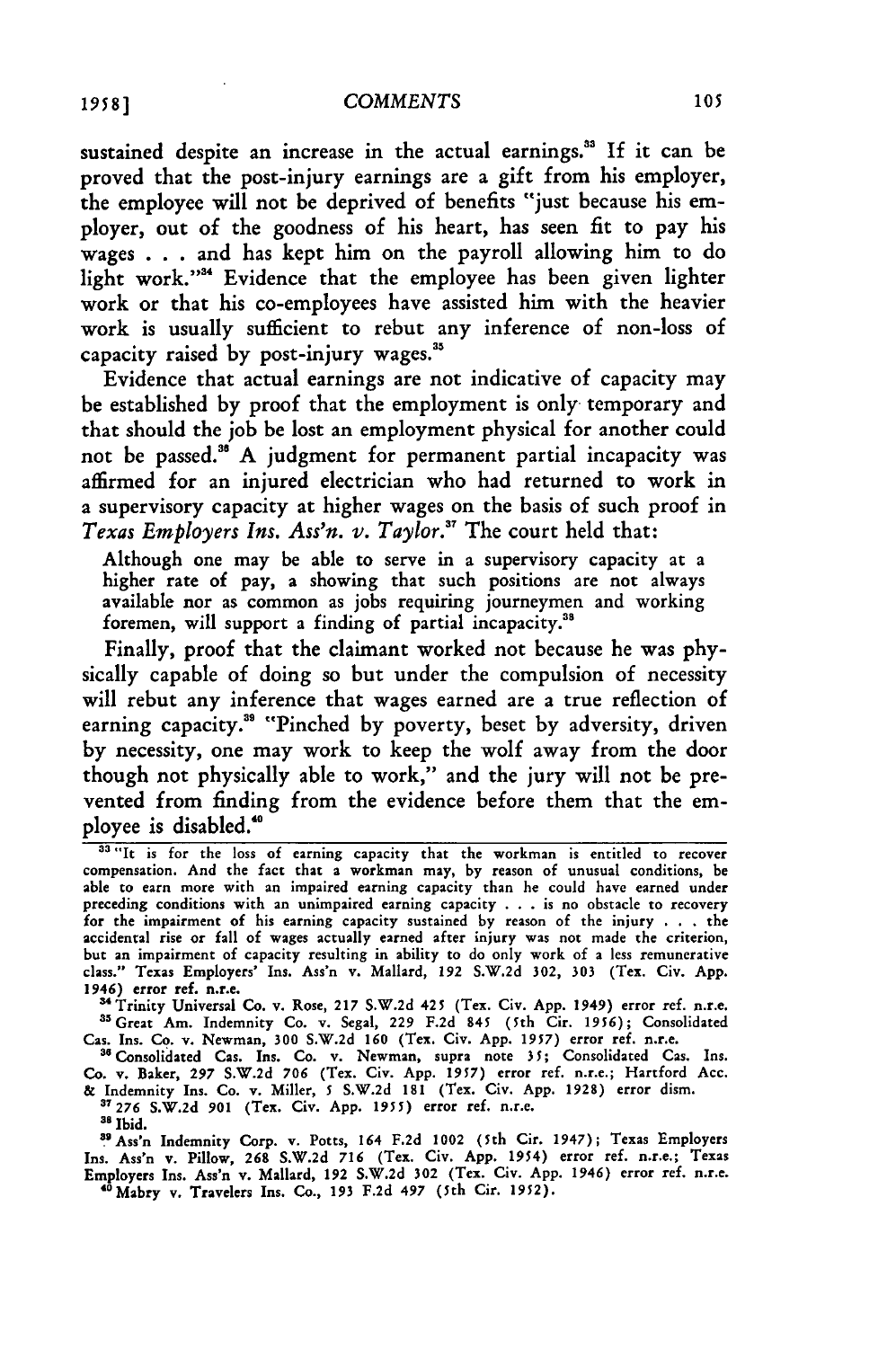It can easily be seen that where the employee has returned to work at greater wages than before injury a difficult fact situation will present itself as to whether there has been any actual reduction in wage earning *capacity.* The courts may no longer solve the problem **by** resorting to a finding of percentage of physical incapacity. Although post-injury earnings may be strong evidence of commensurate earning capacity, their reliability as a yardstick may be rebutted **by** showing that they were due to unusual circumstances."' Having heard medical testimony of functional disability and testimony as to wage loss the jury must translate these totally different elements into a finding of average weekly wage earning capacity expressed in dollars and cents. Perhaps this is best done through a special issue such as that approved in the *Swaim* case<sup>42</sup> and accompanied by an instruction that they are to determine what would be paid to the claimant in his injured condition in competition with physically sound men in an open labor market.

## SPECIFIC INJURIES

Compensation for the loss of different members of the body is provided in the Compensation act in section 12, which contains a schedule of definite compensation to be paid for a specified number of weeks for the loss of each member listed in the schedule and provides that loss of the use of a member shall be equivalent to loss of the member." Under this section the claimant is entitled to sixty per cent of his average weekly wages for the specified number of weeks. The right to receive benefits for the loss of an enumerated

[Herein follows a schedule of nineteen specific injuries such as the loss of a finger, hand, foot, leg, or arm and the number of weeks compensation to be paid for each.]

"In the foregoing enumerated cases of permanent, partial incapacity, it shall be considered that the permanent loss of the use of a member shall be equivalent to and draw the same compensation as the loss of that member.

[Herein is contained a list of five sets of concurrent injuries.]

"In all cases of permanent partial incapacity it shall be considered that the permanen loss of the use of the member is equivalent to, and shall draw the same compensation as, the loss of that member; but the compensation in and by said schedule provided shall **be** in lieu of all other compensaton in such cases."

**<sup>412</sup>** Larson, Workmen's Compensation **6** (1952).

**<sup>42</sup>**"What sum of money do you find from a preponderance of the evidence constitutes the average weekly wage earning capacity of plaintiff, T. G. Swaim, subsequent to May 4, 1952 [date of the alleged injury]? Answer in dollars, if any, and cents, if any." **278 S.W.2d 600** at 604.

<sup>43</sup>The text of **§** 12 states: "For the injuries enumerated in the following schedule the employee shall receive in lieu of all other compensation except medical aid, hospital services and medicines as elsewhere herein provided, a weekly compensation equal to sixty per cent (60%) of the average weekly wages of such employee, but not less than Nine Dollars (\$9) per week nor exceeding Twenty-five Dollars (\$25) per week, for the respective periods stated herein, to wit: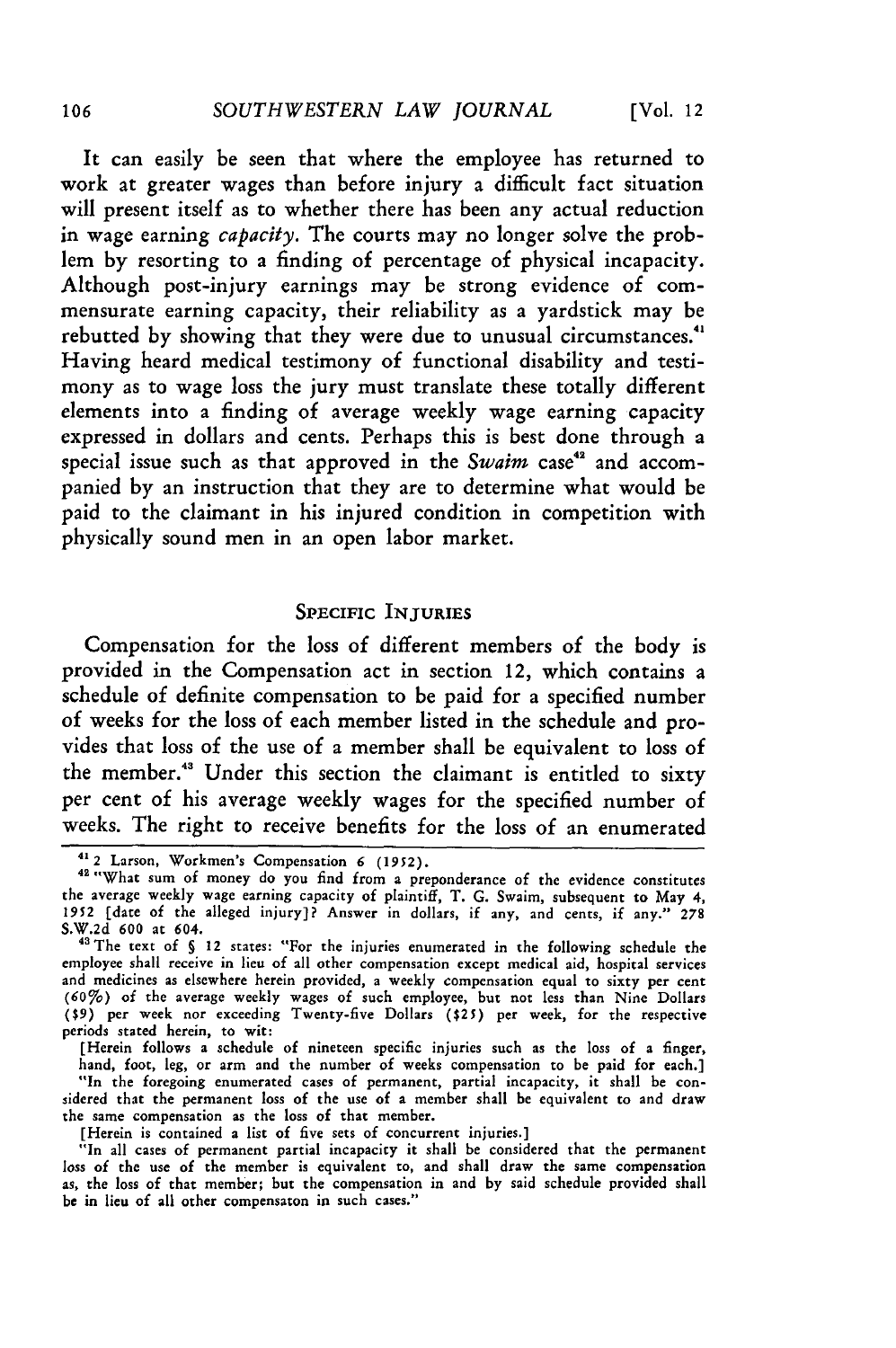member is absolute and the claim is not defeated by a showing that the injured person has suffered no incapacity to labor." On the other hand, where injury results to a particular member of the body, compensation for the loss of which is specifically provided by the statute, liability is limited to that amount, even though the injury actually results in total permanent incapacity of the employee to labor.<sup>45</sup>

However, if the injury to a specific member extends to and affects other portions of the body and causes incapacity, compensation is recoverable for the greater injury and may exceed the amount provided for in section 12, for in such a case the claimant is entitled to compensation for a general injury." Likewise if an injury was originally inflicted on a specific member, but it injuriously affects another specific member, compensation will be allowed for the greater.<sup>47</sup> Thus where it was shown that an initial injury to a foot had spread and caused incapacity to the leg, the injured person was allowed compensation for the leg, which affords a greater compensation than the injury to the foot.<sup>48</sup>

Before recovery will be allowed for the greater specific member *(i.e.,* loss of the leg) it must be shown that there was impairment other than that merely resulting from the loss of the use of the lesser member (the foot). The injury must "extend to and affect" the greater member." When the greater member was impaired only by the extension from an injury to the lesser member, the claimant may recover only for the greater, not separately for each,<sup>50</sup> since the lesser is a unit of the greater. On the other hand, should two distinct injuries be coexistent *(e.g.,* a general injury to the head and specific injuries to the legs) alternative rights of recovery will arise and the

solidated Underwriters v. Langley, supra note 45; Standard Acc. Ins. Co. v. Williams, 142 S.W.2d **1015** (Tex. Comm. App. 1929); Texas Employers Ins. Ass'n v. Polk *269* S.W.2d 582 (Tex. Civ. App. 1954) error ref. n.r.e.<br><sup>47</sup> Meyer v. Great Am. Indemnity Co., - Tex. -, 279 S.W.2d 575 (1955).<br><sup>48</sup> Traders & Gen. Ins. Co. v. Marrable, 126 S.W.2d 746 (Tex. Civ. App. 1939) erro.

<sup>&</sup>quot;Texas Employers Ins. Ass'n v. Thrash, **136** S.W.2d **905** (Tex. Civ. App. 1940) error dism., judg. cor.; Texas Employers Ins. Ass'n v. Pierson, **135** S.W.2d **550** (Tex. Civ. App. 1940).

<sup>&</sup>lt;sup>45</sup> Consolidated Underwriters v. Langley, 141 Tex. 78, 170 S.W.2d 463 (1943);<br>American Gen. Ins. Co. v. Beare, 225 S.W.2d 454 (Tex. Civ. App. 1949) error ref. n.r.e.;<br>Traders & Gen. Ins. Co. v. Jones, 201 S.W.2d 105 (Tex. n.r.e.; Russell v. United Employers Cas. Co., **158** S.W.2d **575** (Tex. Civ. App. 1941) error ref. w.o.m. 46Great Am. Indemnity Co. v. Sams, 142 Tex. 121, *176* **S.W.2d** 312 (1944); Con-

dism.; Maryland Cas. Co. v. Donnelly, **50 S.W.2d 388** (Tex. Civ. App. **1932)** error dism. 49Texas Employers Ins. Ass'n v. Brownlee, 152 Tex. 247, **256** S.W.2d **76** (1953). <sup>49</sup> Texas Employers Ins. Ass'n v. Brownlee, 152 Tex. 247, 256 S.W.2d 76 (1953).<br><sup>'30</sup> Lumbermen's Reciprocal Ass'n v. Pollard, 10 S.W.2d 982 (Tex. Comm. App. 1928).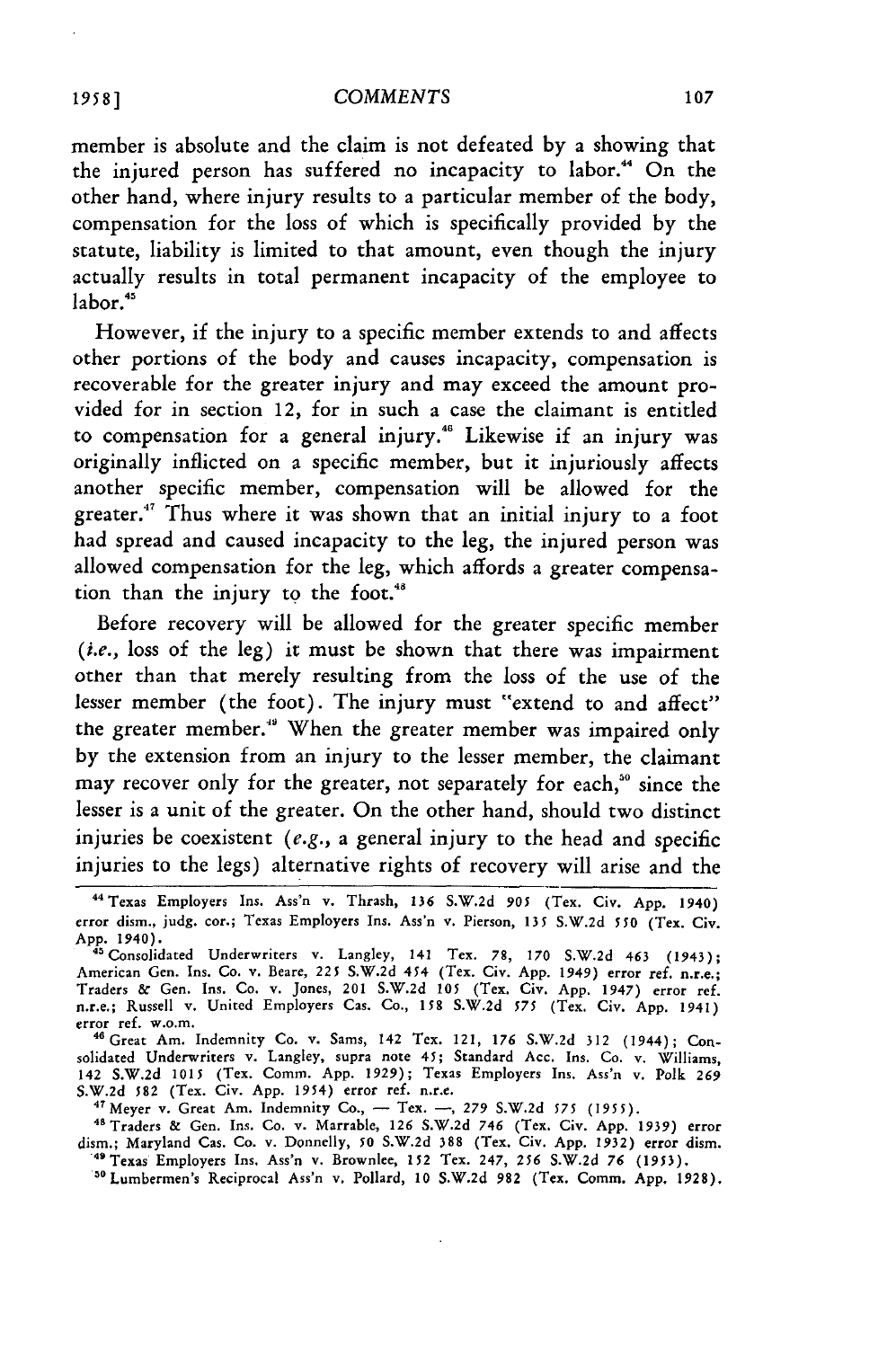award will be given for the greatest benefits the nature of the injuries will sustain.<sup>51</sup>

The foregoing general principles are considered controlling in determining whether an injury is to be compensated as general or specific. When a specific injury consists of the amputation or the *total permanent* loss of use of one of the enumerated members, compensation is a simple matter of taking sixty per cent of the average weekly wages for the specified number of weeks under those portions of section 12 set forth in footnote **39.** On the other hand, when the specific injury is in the nature of a partial loss of use of an enumerated member the question arises whether such compensation is to be made under the first portion of section  $12^{52}$  or under the last paragraph of that section.<sup>53</sup>

The question of whether the award for partial loss or partial loss of use of one of the members enumerated in the schedule of section 12 should be made under the schedule itself or under the last paragraph of section 12 is of obvious importance since its resolution determines both the duration and the amount of the compensation.

Under the schedule it is provided that "the permanent loss of the use of the member is *equivalent* to, and shall draw the same compensation as, the loss of that member." (Emphasis added.) The earlier decisions held that partial loss of the use of an enumerated member was not compensable under this provision but under the last paragraph.<sup>54</sup> It was held that:

... a careful reading of section 12 discloses that these specific recoveries [injuries to an enumerated member] are limited either to the loss of a member or the permanent loss of its entire usefulness. There is nothing in section 12, prior to its last paragraph, allowing recovery

**<sup>5</sup>sHargrove** v. Trinity Universal Ins. Co., **152** Tex. 243, *256* **S.W.2d 73 (1953).** <sup>52</sup> Those portions are set out in footnote 43.

<sup>&</sup>lt;sup>53</sup> The last paragraph of § 12 read: "In all other cases of partial incapacity, including<br>any disfigurement which will impair the future usefulness or occupational opportunities of the injured employee, compensation shall be determined according to the percentage of incapacity, taking into account among other things any previous incapacity, the nature of the physical injury or disfigurement, the occupation of the injured employee, and the age at the time of injury. The compensation paid therefor shall be sixty per cent<br>(60%) of the average weekly wages of the employees but not to exceed Twenty-five<br>Dollars (\$25) per week, multiplied by the percentage of for such period not exceeding three hundred (300) weeks as the board may determine. Whenever the weekly payments under this paragraph would be less than Three Dollars **(\$3)** per week, the period may be shortened, and the payments correspondingly increased

by the board."<br><sup>54</sup> Maryland Cas. Co. v. Laughlin, 29 F.2d 343 (5th Cir. 1928); Millers' Indemnity<br>Underwriters Corp. v. Cahal, 257 S.W. 957 (Tex. Civ. App. 1924); Maryland Cas. Co. v<br>Ferguson, 252 S.W. 854 (Tex. Civ. App.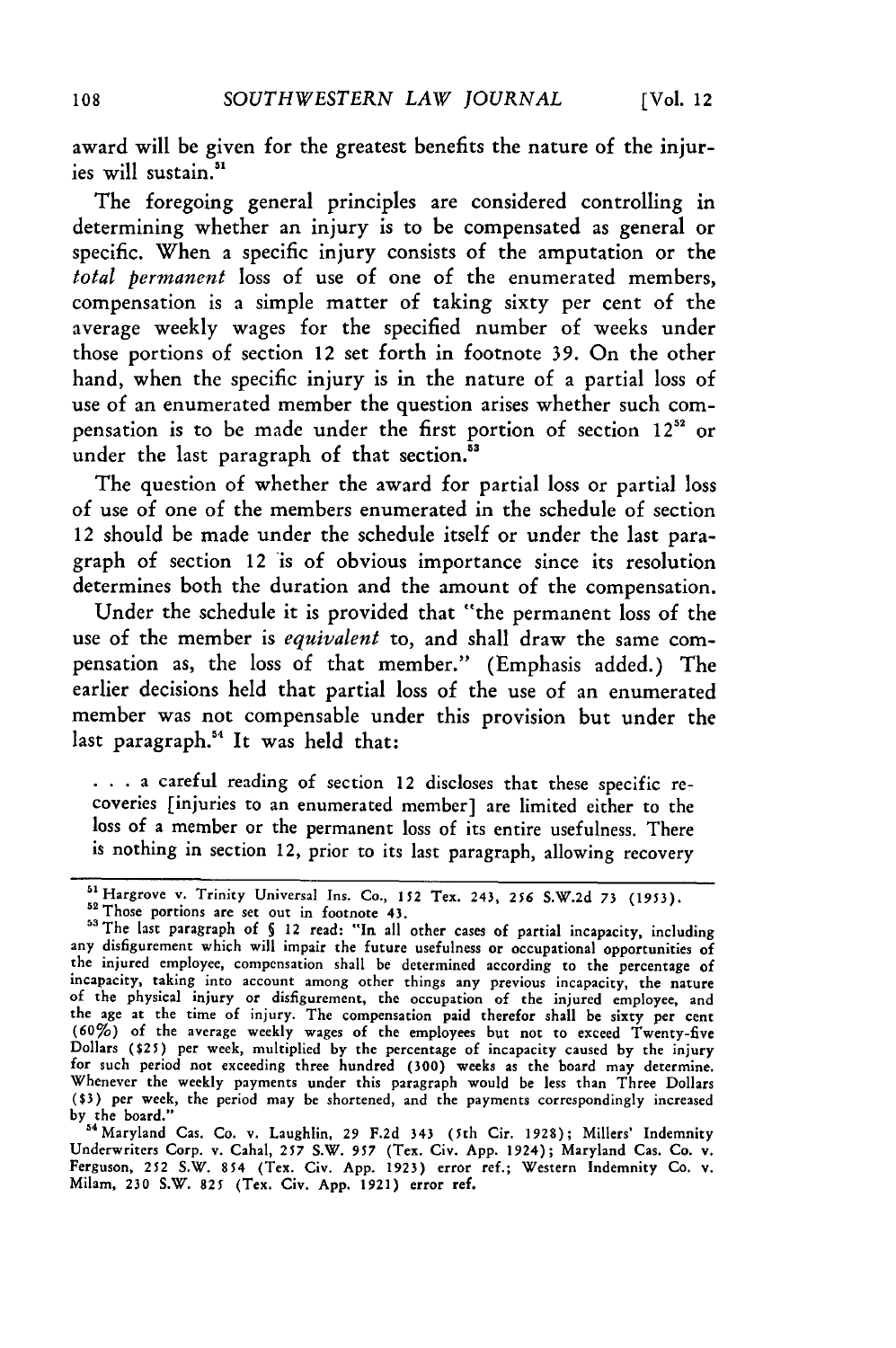for the temporary or permanent partial loss of the usefulness of an **<sup>55</sup>** arm.

Those courts which held that partial loss of the usefullness of an enumerated member was to be compensated under the last paragraph of section 12 were then faced with the necessity of determining amount of maximum weekly compensation.<sup>58</sup>

The compensation paid therefore shall be sixty per cent  $(60\%)$  of the average weekly wages of the employees *but not to exceed Twentyfive Dollars* (\$25) *per week,* multiplied by the percentage of incapacity caused by the injury . . **."** (Emphasis added.)

By some courts the phrase "not to exceed Twenty-Five Dollars" was interpreted to limit sixty per cent of the average weekly wages to twenty-five dollars per week and that the ultimate compensation was fixed by multplying this by the percentage of incapacity." By other courts it was held that the phrase served to limit only the amount of maximum weekly compensation.<sup>58</sup>

In a series of four opinions over a like number of years the Texas Commission of Appeals seemingly resolved the question of whether partial loss of use of an enumerated member was to be compensated under the schedule or the last paragraph of section 12. In view of their importance it would seem that they deserve close analysis. In Lumbermen's Reciprocal Ass'n v. Pollard<sup>59</sup> the jury had found that the claimant had suffered a *75* per cent disability to his right hand and a *65* per cent disability to his right arm, and that each of these disabilities was permanent. The Court of Civil Appeals held that since the claimant had lost neither hand nor arm nor the total use of either, recovery could not be had under the specific injury provision of that statute, but should be governed by the last paragraph of section 12.<sup>60</sup> The Commission of Appeals quoted schedule provisions of section  $12^{61}$  and stated:

• **. .** We think the injury in this case falls under the *next to the last paragraph of section* 12 of article **8306** . . . we think it was contemplated by the provision above quoted the next to the last paragraph of section 12 that, if a person lost the complete use of a member, it should

**5 10** S.W.2d 982 (Tex. Comm. App. 1928). *60295* S.W. *279* (Tex. Civ. App. 1927).

<sup>&</sup>lt;sup>55</sup> Texas Employers Ins. Ass'n v. Moreno, 277 S.W. 84 (Tex. Comm. App. 1925). " Tex. Rev. Civ. Stat. Ann. art. **8306,** *§* 12 (1953).

<sup>&</sup>quot; Western Indemnity Co. v. Milam, **230** S.W. **825** (Tex. Civ. App. 1925); Millers' Indemnity Underwriters Corp. v. Cahal, 257 S.W. *957* (Tex. Civ. App. 1924).

<sup>&</sup>lt;sup>58</sup> Maryland Cas. Co. v. Laughlin, 29 F.2d 343 (5th Cir. 1928); Dohman v. Texas Employers' Ins. Ass'n, 285 S.W. **848** (Tex. Civ. App. **1926);** Maryland Cas. Co. v. Ferguson, **252** S.W. 854 (Tex. Civ. App. 1923) error ref.

<sup>&</sup>lt;sup>61</sup> The portions cited by the court were those contained in footnote 43.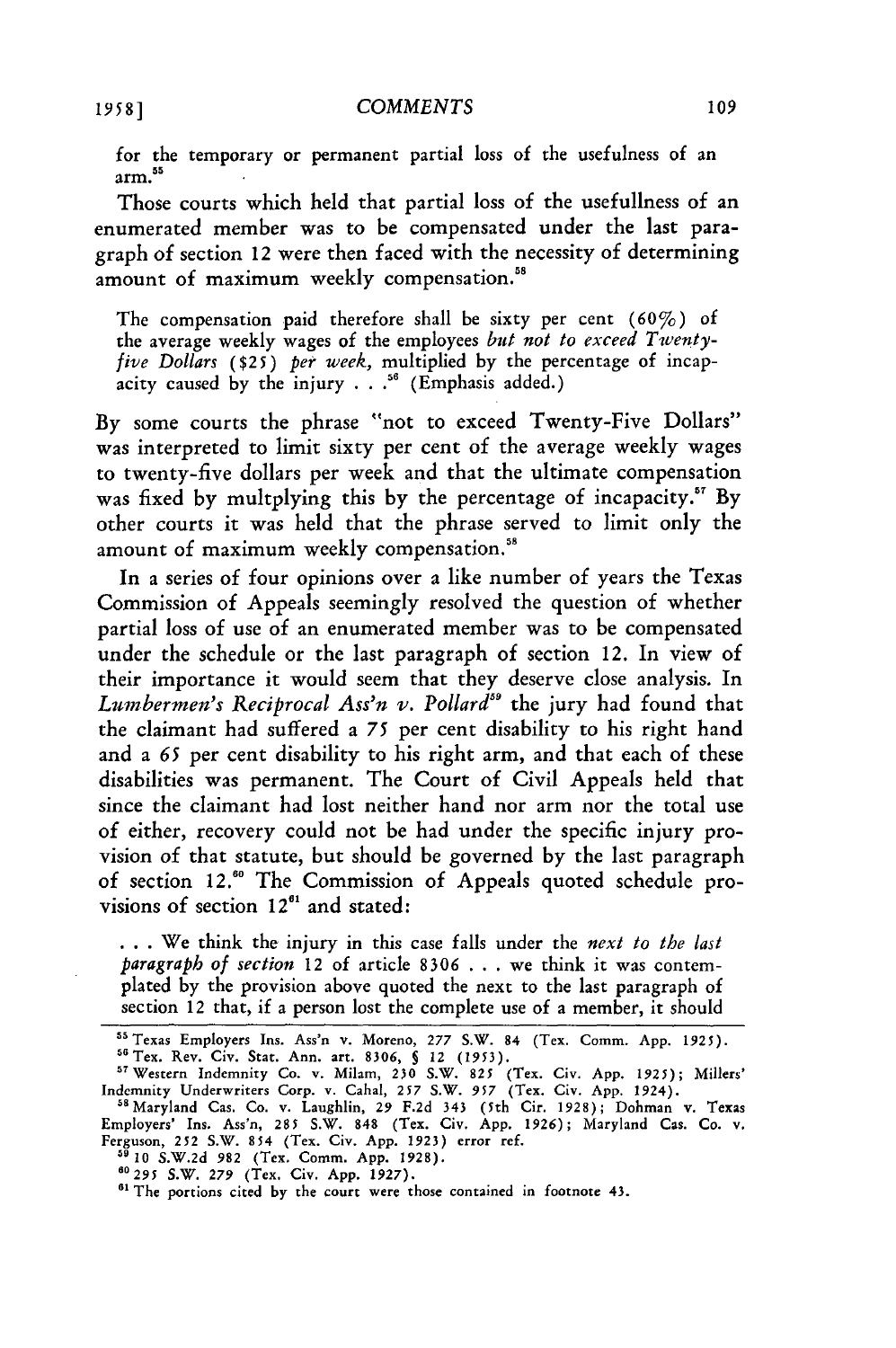be considered the same as if the member had been amputated, and further, that, if the person has a permanent partial incapacity to a member, he should receive the compensation provided in section **12** for the loss of the specific member proportioned to the percentage of incapacity which the loss sustained would bear to the total loss of the member.<sup>62</sup> (Emphasis added.)

In the case of *Petroleum Cas. Co. v. Seale<sup>83</sup>* the claimant suffered an injury to his foot. There was no allegation that the injury extended to any other portion of the body, but there was an allegation that the claimant was totally and permanently disabled. The jury found that he had suffered *85* per cent permanent incapacity to labor and the Court of Civil Appeals affirmed a judgment for **300** weeks as being proper under the last paragraph of section 12.<sup>64</sup> The Commission of Appeals reversed, holding that the injury was covered by the schedule and that a permanent partial incapacity to a specific member of the body must be compensated at the same rate provided for the loss of the member, multiplied by the percentage of incapacity found to exist.

The *Seale* case was expressly approved by the Supreme Court in *Texas Employers' Ins. Ass'n v. Maledon.5* Again an award for **300** weeks under the last paragraph for partial loss of the use of a specific member was reversed and the claimant was restricted to that period specified for his injury in the schedule. The next to the last paragraph was referred to **by** the Court and was held to provide the measure of compensation.

In *Fidelity Union Cas. Co. v. Munday66* judgment had been entered for the claimant for **15** weeks temporary total loss of the use of his hand and an additional **135** weeks for permanent partial loss of use. The judgment of the trial court was affirmed **by** the Commission of Appeals which stated:

With regard to a permanent partial loss of the use of a hand, it has been repeatedly held, in effect, that such a loss comes within the purview of the above provisions the schedule and the next to the last paragraph of section 12 and that payment of compensation each week, as there provided, is required to be made in the proportion that the use of the hand is permanently lost. . . . In conference with the Supreme Court, we have been authorized to declare all holdings to the contrary, in other cases overruled.<sup>67</sup>

**<sup>62 10</sup> S.W.2d 982** at **982-83.**

**<sup>63 13</sup> S.W.2d 364 (Tex. Comm. App. 1929).**<br><sup>64</sup> Petroleum Cas. Co. v. Scale, 4 S.W.2d 90 (Tex. Civ. App. 1928)<br><sup>65</sup> 27 S.W.2d 151 *(Tra. Cram. App. 1930)* (Tex. Civ. App. 1928)

**<sup>0644</sup> S.W.2d 926 (Tex.** Comm. **App. 1932). 67 Id. at 928.**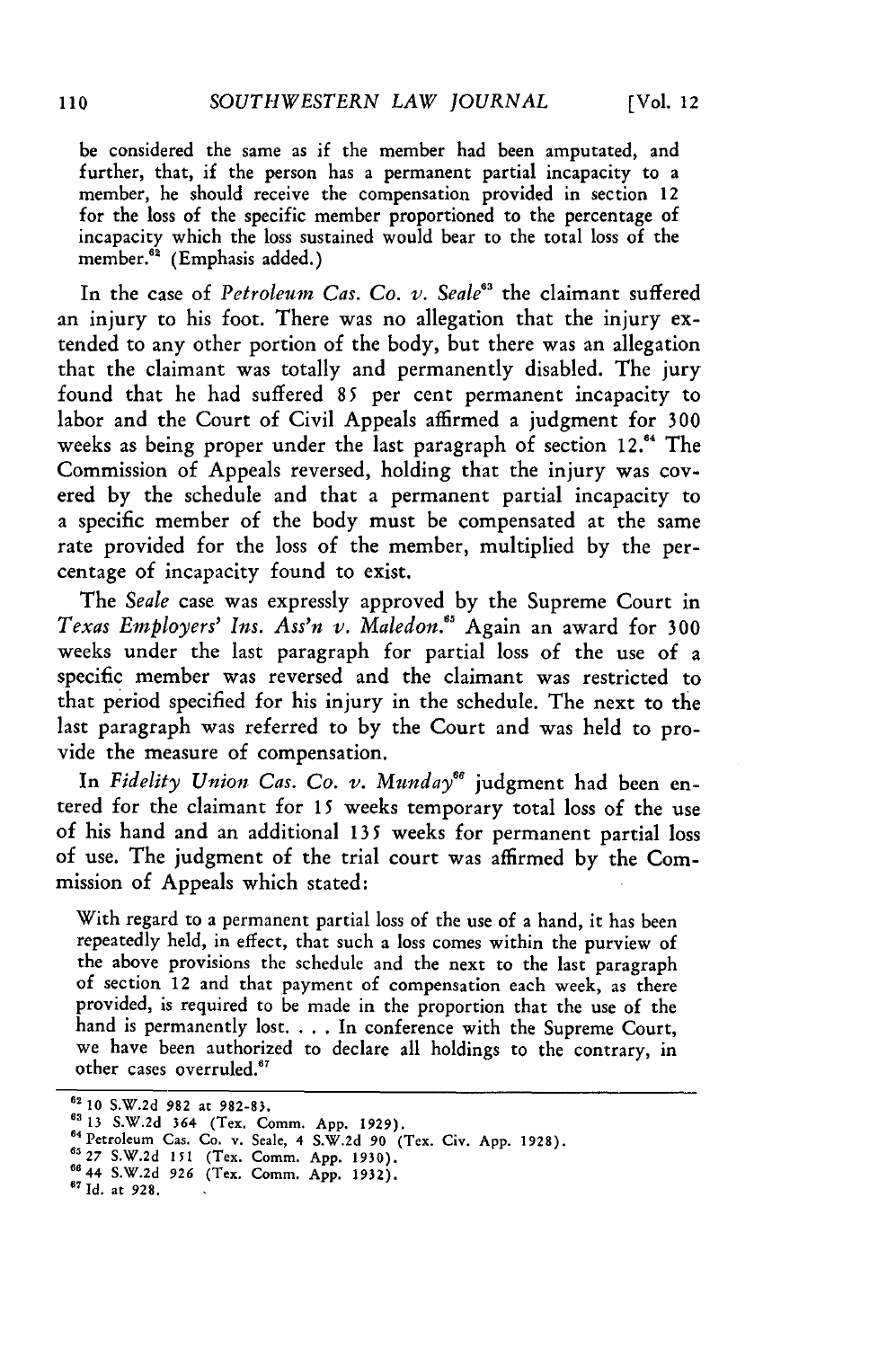With regard to the temporary total loss of the use, the Commission held that this was contemplated by the same provisions and that the duration of the loss should control the number of weeks compensation subject to the same time limitations as in the case of permanent loss of use. Thus it seemed settled that temporary total and permanent partial loss of the use of a member was to be compensated under the schedule of injuries contained in section 12 rather than under the last paragraph.<sup>68</sup>

### *The Holmes Decision*

In 1946 the case of *Texas Employers Ins. Ass'n v. Holmes<sup>89</sup>* came before the Supreme Court. Holmes was a welder with an average weekly wage of \$95.24. The jury found that he had suffered a thirty-five per cent permanent partial loss of the use of his right leg. It should be noted that this was the same type of injury that was considered in the preceding cases. All parties agreed that under the schedule 200 weeks was the applicable period of compensation, but disagreed as to the computation of the award. The case was brought before the Court on a certified question seeking an interpretation of the last paragraph of section 12. The question was: Should the weekly compensation to be paid the employee, for thirty-five per cent permanent partial loss of use of his leg, be \$20.00 (the statutory maximum at that time) instead of thirty-five per cent of the maximum or **\$7.00** per week? It seems that the attorneys for both sides, as well as the majority of the Court, assumed that the last paragraph of section 12 was controlling. In a five to four decision the Court held that the phrase "but not to exceed . . **."** contained in the last paragraph served as a limitation on the final compensation to be paid and not as a limitation on the intermediate figure of sixty per cent of the average weekly wage. Therefore, since sixty per cent of his average weekly wage multiplied by the percentage of disablity exceded that maximum, Holmes was held to be entitled to the maximum compensation.

Justice Folley in a dissent joined by Justices Hickman and Brewster recognized that the last paragraph was not applicable to such an injury. He argued:

That the injury here involved is not governed by the last paragraph of the section, but by previous paragraphs thereof, is no longer an open question in this state. This has been definitely settled by decisions

*1958* **]**

<sup>66</sup>Texas Employers Ins. Ass'n v. Patterson, 144 Tex. **573, 192** S.W.2d 255 (1946); Great Am. Ins. Co. v. Shultz, **56** S.W.2d 200 (Tex. Civ. App. 1932) error ref. <sup>69145</sup>Tex. **158, 199 S.W.2d 390** (1946).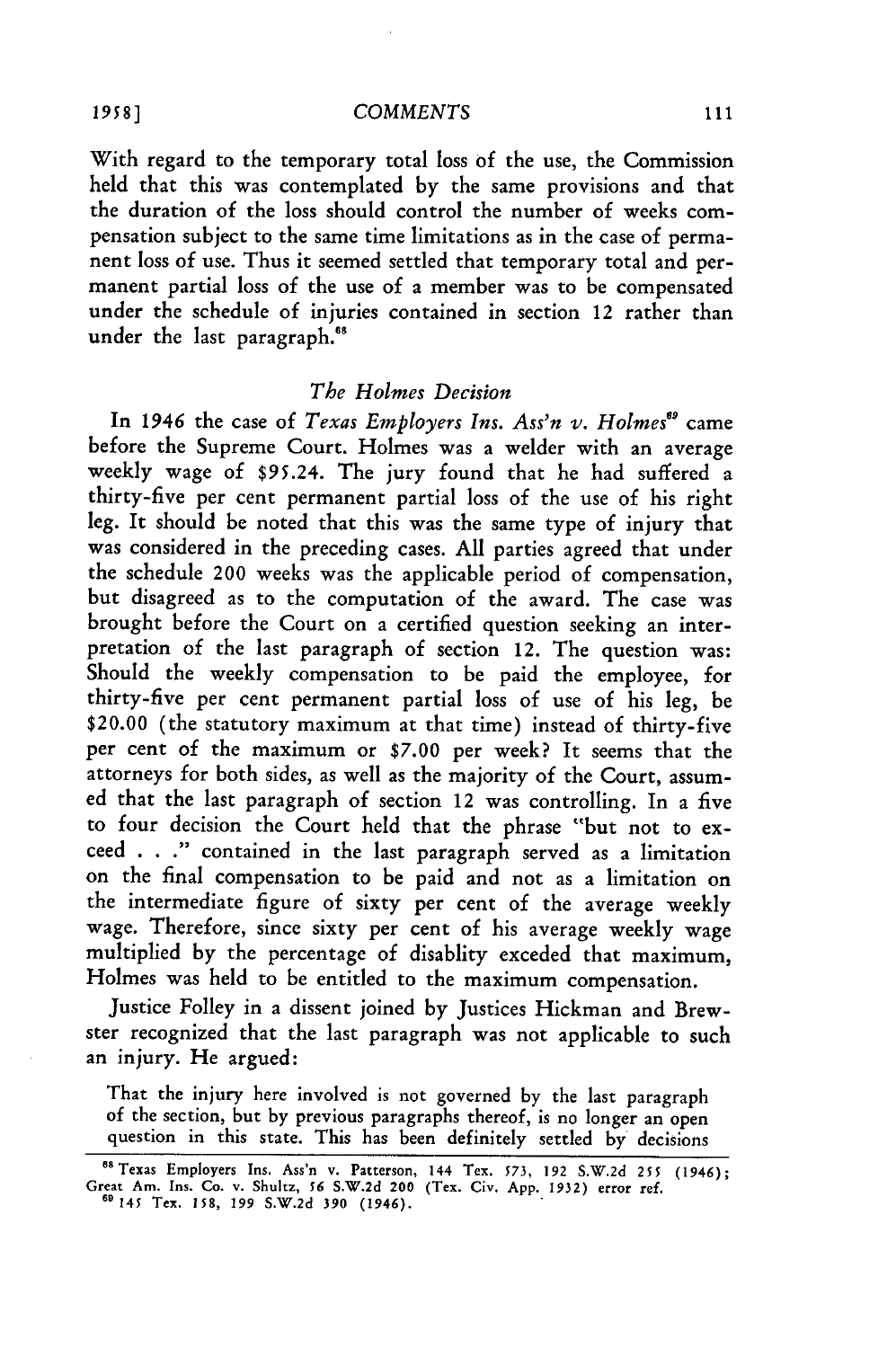which have the express or implied approval of this court, and all of which involve the same character of injury with which we are presently dealing."0

Compensation for this type of injury, he said, was to be computed under the first paragraph of the section and under those paragraphs providing that "in all cases of permanent partial incapacity . . . the permanent partial loss of use of the member is equivalent to **. .** .the loss of that member."

During the last legislature section 12 was amended to allow thirtyfive dollars per week maximum compensation and the final paragraph was amended to nullify the *Holmes* interpretation of the phrase "but not to exceed **... .""** It is now provided that:

The compensation paid therefore shall be calculated ...by first determining a basic figure amounting to sixty per cent (60%) of the average weekly wages of the employee, but which basic figure shall not exceed Thirty-five Dollars **(\$35);** such basic figure shall then be multiplied by the percentage of incapacity caused by the injury, and the result shall be the weekly compensation which shall be paid for such period not exceeding three hundred **(300)** weeks.... **.**

Thus it seems clear that with regard to those injuries to which the last paragraph of section 12 applies, if sixty per cent of the average weekly wage exceeds the maximum of thirty-five dollars it must first be reduced to the maximum and then multiplied by the percentage of incapacity.

It is submitted, however, that in view of the *Pollard, Seale, Maledon,* and *Munday* cases, this last paragraph and the amendment thereto is not applicable to either temporary total or permanent partial loss of use of an enumerated member. Section 12 under the schedule provides that "in all cases of permanent partial incapacity, **.. .**the permanent loss of use of the member is equivalent to **. ..** the loss of the member." The Commission of Appeals and the Supreme Court held in the foregoing cases that this phrase contemplated temporary total and permanent partial loss of use as well as total permanent loss of use.<sup> $73$ </sup> This writer's research reveals nothing that would indicate that these cases are not still effective.

When the final paragraph is considered in relation to the schedule of section 12, it will be seen that it contains elements entirely for-

**<sup>&</sup>quot; Id.** at **400.**

<sup>&</sup>quot; Vernon's Tex. Sess. Laws **1957, c. 397, 5 12.**

**<sup>72</sup>**Ibid.

<sup>&</sup>lt;sup>73</sup> The Supreme Court seems to have re-affirmed these principles in Texas Employers Ins. Ass'n **v.** Patterson, 144 Tex. **573, 192 S.W.2d 255** (1946).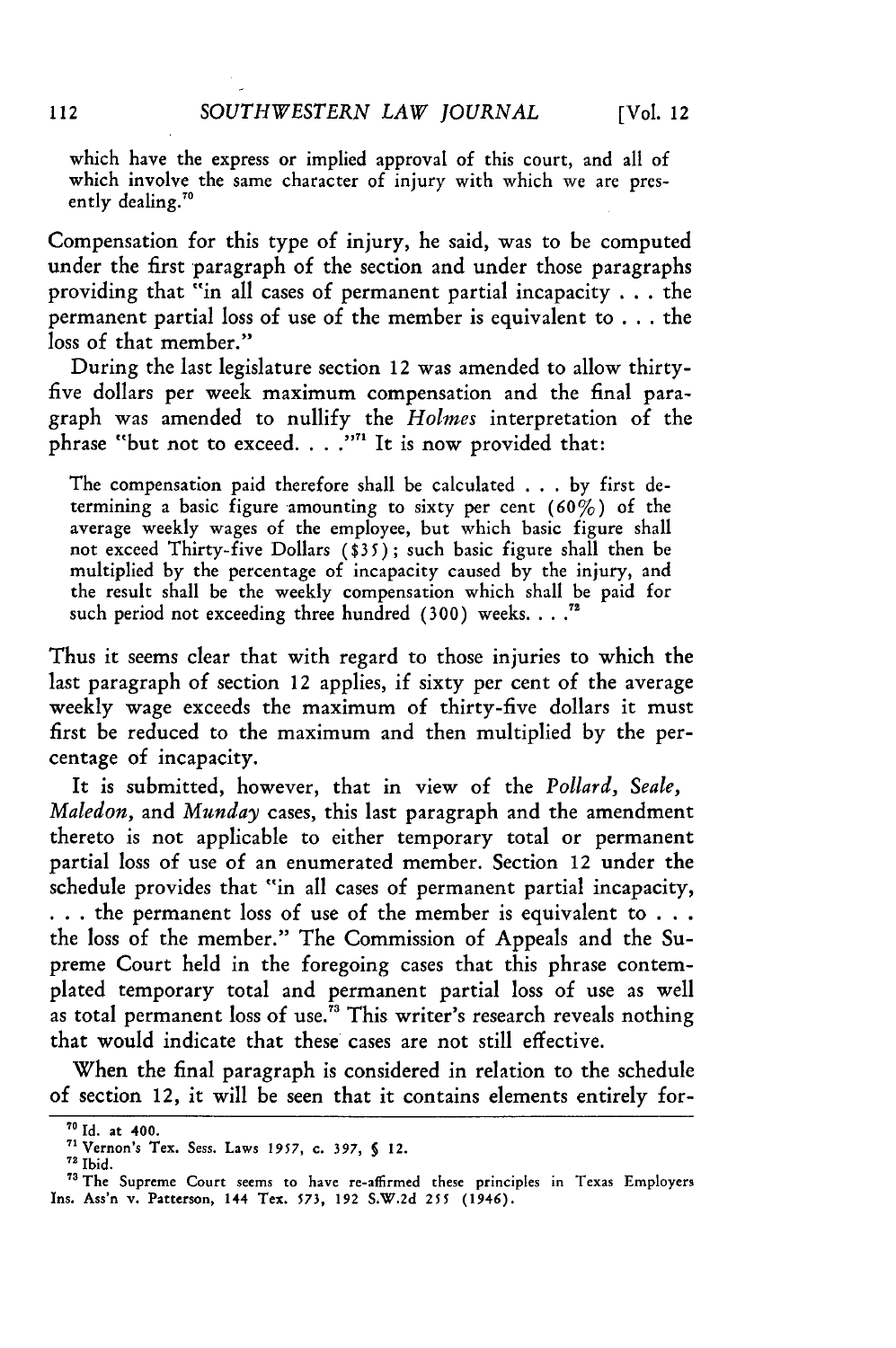eign to the concept of enumerated injuries. For the injuries included in the last paragraph it is provided that the compensation shall be determined according to the percentage of incapacity. In determining this percentage the Industrial Accident Board is permitted by the paragraph to take into consideration the impairment of occupational opportunty, the occupation of the injured employee, and his age at the time of the injury. Yet all of these factors are immaterial in determining the compensation for the injuries specified in the other paragraphs of section 12. The final paragraph allows a flexible and changing compensation period according to the facts of the case, but the compensation period for those injuries contained in the schedule is definitely fixed by that schedule. It can be seen that these factors, immaterial to the computation of award for a scheduled injury, set this paragraph apart from the preceding portions of the section."

If then compensation for permanent partial loss of use of an enumerated member is to be controlled by the first paragraph and the next to the last paragraph of section 12, as held in the *Munday* case, it must be determined what the compensation will be when sixty per cent of the average weekly wage proportioned to the percentage of permanent loss of use exceeds the statutory maximum. It is submitted that when sixty per cent of the average weekly wage is multiplied by the percentage of incapacity and this amount exceeds the maximum permissable rate, the injured workman is entitled to receive the maximum rate for the period specified. Unlike its last paragraph, section 12 begins: "For the injuries enumerated in the following schedule the employee shall receive . . . a weekly compensation equal to sixty per cent  $(60\%)$  of the average weekly wages of such employee, but not . . . exceeding Thirty-five Dollars per week. . . **."** It would seem that the only limitation is placed upon the compensation actually paid.

The fact that a workman with only a permanent partial loss of use of a member would receive the same compensation as a workman whose member had been amputated should not prove a bar to this interpretation. In this section as well as in sections **10** and **11** the legislature has set a maximum limit above which compensation cannot go. If under section **10** a workman earning \$120 per week and another earning **\$60** per week each suffers total permanent impairment, both would receive the \$35 maximum although one has suffered twice the loss of the other. Similar illustrations might be

<sup>?&</sup>quot;Texas Employers Ins. Ass'n v. Holmes, 145 Tex. 158, **196** S.W.2d 390, 402 (1946) dissent.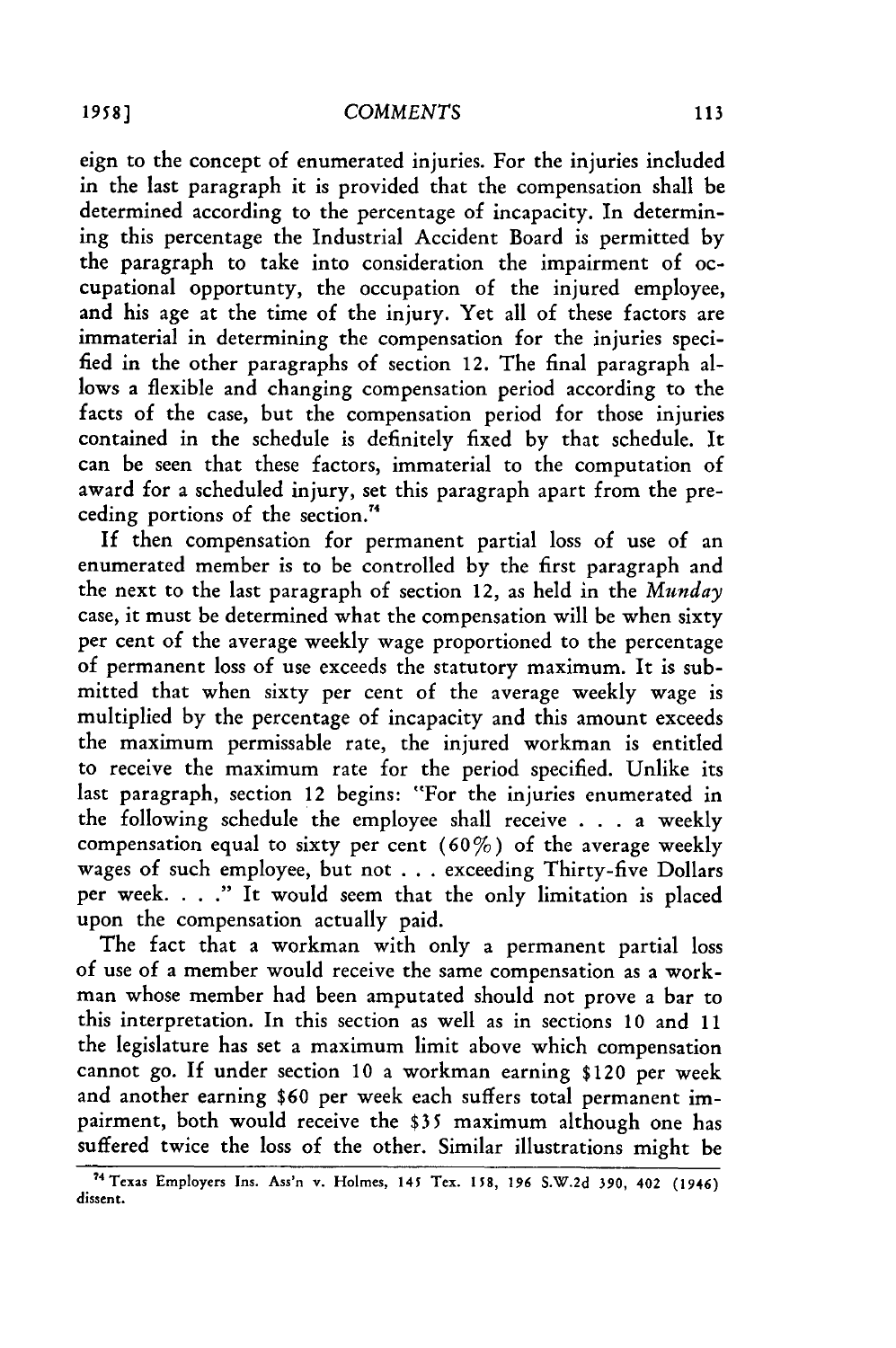drawn from section **11** concerning loss of earning capacity. This is true not because of any possible misinterpretations of the statute, but because the act prescribes maximum **benefits."**

## *"All Other Cases of Partial Incapacity"*

If the final paragraph of section 12 is not referable to partial loss of use of an enumerated member, to what then is it applicable? It has been seen that sections **10** and **11** provide compensation for general injuries from which the workman suffers a loss of earning capacity. The schedule **of** section 12 specifically covers the severance or total permanent loss of use of those members enumerated. The schedule has been interpreted to cover temporary total and permanent partial loss of use. It has been said that:

In the concluding paragraph of section 12, the Legislature in the phrase "in all other cases of partial incapacity" was referring to all cases of partial physical incapacity other than those set forth in the schedule, meaning any injury to a non-enumerated part of the body, and also any that affected the body generally. . . . Thus compensation for any injury affecting the body in general is provided for **by** the last paragraph of section 12, if no economic disadvantage results from the injury, while compensation is provided for such a general injury under section **10** or **11,** if there is impairment of wage earning."6

Justice Folley writing in his dissent in the *Holmes* decision was of a similar opinion:

It is therefore obvious that the last paragraph of section 12 is an independent provision intended to apply only to such cases of partial incapacity as are not specified in other portions of the section. **If** I may be permitted to speculate, when we have some injury less than general, such as the amputation of an ear or a nose, or where some similar injury or disfigurement not specified in the section impairs the *future* usefulness or occupational opportunities of an employee, then, and not until then, will the last paragraph of section 12 become pertinent." (Emphasis added.)

If the final paragraph is interpreted in this manner then the mandate for the Board to consider impairment of future usefulness or occupational opportunities, the nature of the physical injury, the occupation, and the age of the injured employee takes on meaning where before it had none.

<sup>&</sup>quot;s Industrial **Acc. Bd. v.** Glenn, **144 Tex. 573, 190 S.W.2d 805, 810** (1945) dissent; Associated Indemnity **Corp. v.** McGrew, **138** Tex. **583, 160 S.W.2d 912** (1942). **76Lawler,** Texas Workmen's Compensation **Law 234 (1938).**

<sup>&</sup>quot;eTexas **Employers** Ins. Ass'n **v. Holmes,** 145 Tex. **158, 196 S.W.2d 390, 402** (1946) (dissent).